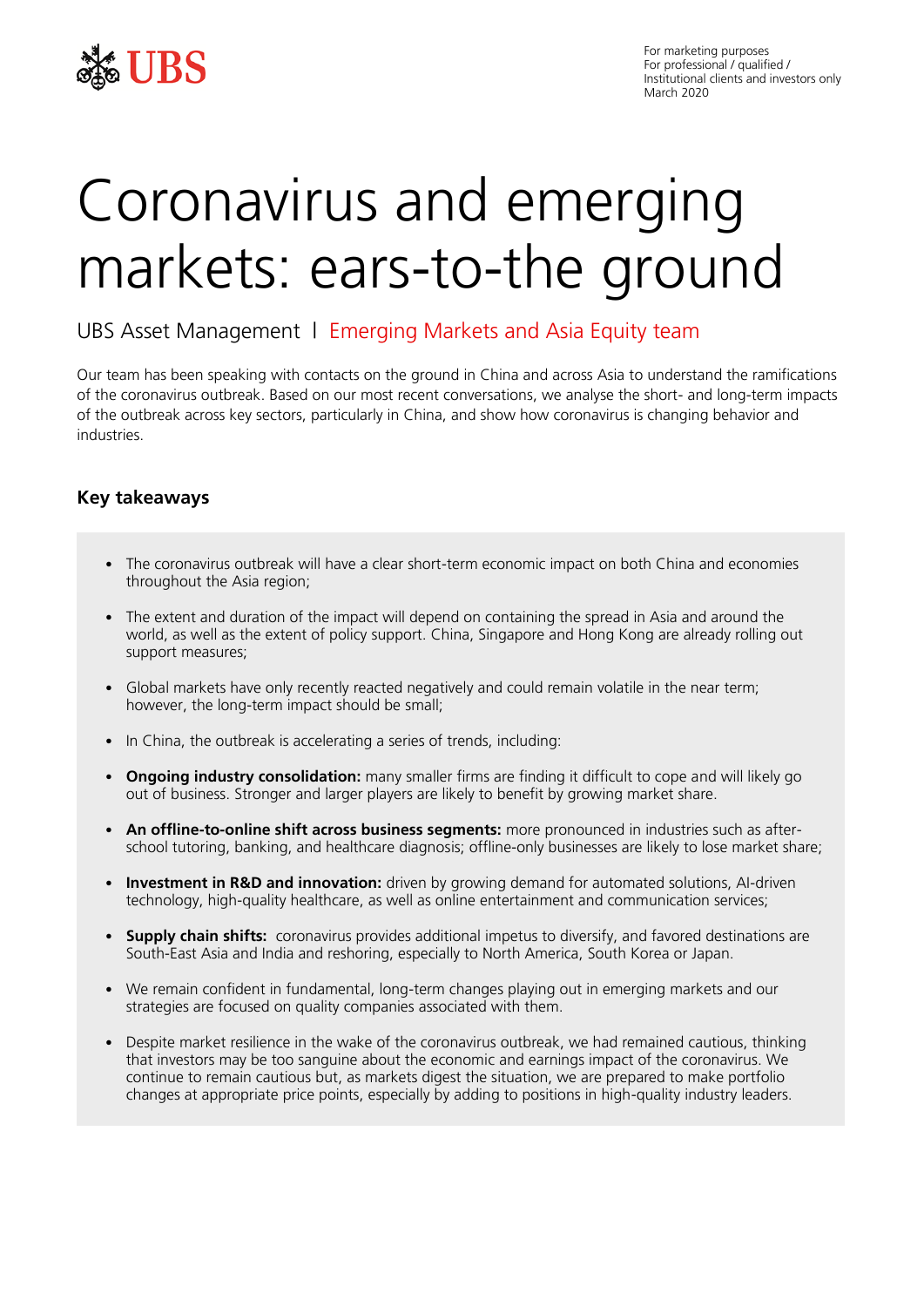# **Short-term impact significant, but stimulus measures are in the pipeline**

The short-term impact of coronavirus on China's economy could be significant, largely because of the considerable precautions taken, like travel restrictions and factory closures.

However, the growth rate of new cases has slowed markedly in China while picking up pace elsewhere in the world.



## **China: new coronavirus cases, Jan 23rd, 2020-March 2nd, 2020**

China: new coronavirus cases

Source: Johns Hopkins CSSE, March 2nd,2020

In China, many large companies and state-owned enterprises have resumed work, but smaller companies face more of a struggle. Depending on the sector and progression of the situation, it is estimated that the impact of work disruptions could last for one to two quarters.

Government efforts to support China's economy have been considerable, including cuts to interest rates, cuts to selected banks' required reserve holdings (RRR), support for small-and-medium enterprises, and relaxation of home purchase restrictions in some parts of China.

In Asia, there will likely be spillover effects, with the heaviest impact on countries dependent on tourism, commodity exports and trade flows.

Taking Asian tourism as an example, Chinese tourists account for a large portion of tourist spending. In Thailand, tourist spending accounts for about 12% of GDP, and approximately 28% comes from Chinese tourists. Other Asian countries significantly exposed to Chinese tourism include Hong Kong, Singapore, and Malaysia.

However, we are beginning to see support measures across the region, including stimulus measures in Singapore and Hong Kong, infrastructure spending in China. Furthermore, there is a rising likelihood of further interest rate cuts.

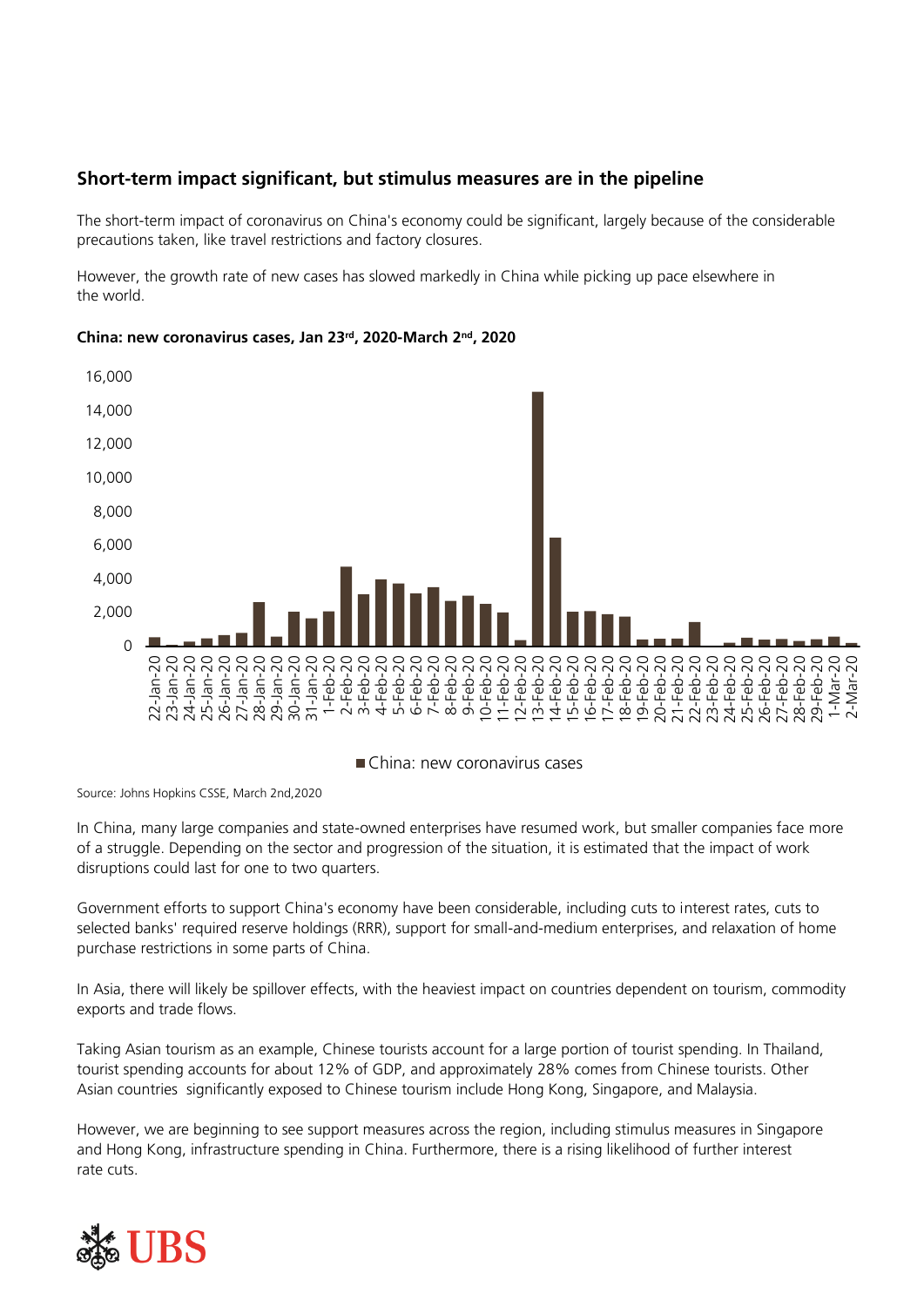

## **FY2020: GDP Forecasts Across Asia: Old vs New**

Source: UBS, December 20, 2019 & February 28, 2020

# **Supply chain restoration underway; companies are relocating out of China, but they are not rushing**

In the shorter term, many industries across the world with parts of their supply chain linked to China will likely face supply constraints in Q1 and possibly Q2. The rest of Asia also has significant supply chain exposure to China.

On average, China accounts for 20% of imports in the rest of Asia. But the restoration of supply is now underway. For example, logistics companies who were operating at 15% capacity at the trough are now at about 80% capacity<sup>1</sup> .

Large companies and SOEs have much higher work resumption rates, while small companies face more of a struggle. Coal mining, steel, food manufacturing have seen a faster pace of work resumption.

Restoration is slower in the auto sector, which is currently estimated to be at 30% capacity due partly to low expected demand<sup>2</sup>.

Overall, the shorter term impact seems to be on the mend in China and by extension the rest of Asia, though there are downside risks with the virus now going global.

Even prior to Covid-19, the move to reduce dependence on the China supply chain had started, driven by rising costs in China and rising automation reducing labor cost differentials, the trade conflict and tariffs, and a general desire to diversify China risk. Covid-19 provides an additional impetus to diversify from the China supply chain

<sup>2</sup> Bank of America, Feb 24, 2020



 $\ddot{\phantom{a}}$ 

<sup>1</sup> Bank of America, Feb 24, 2020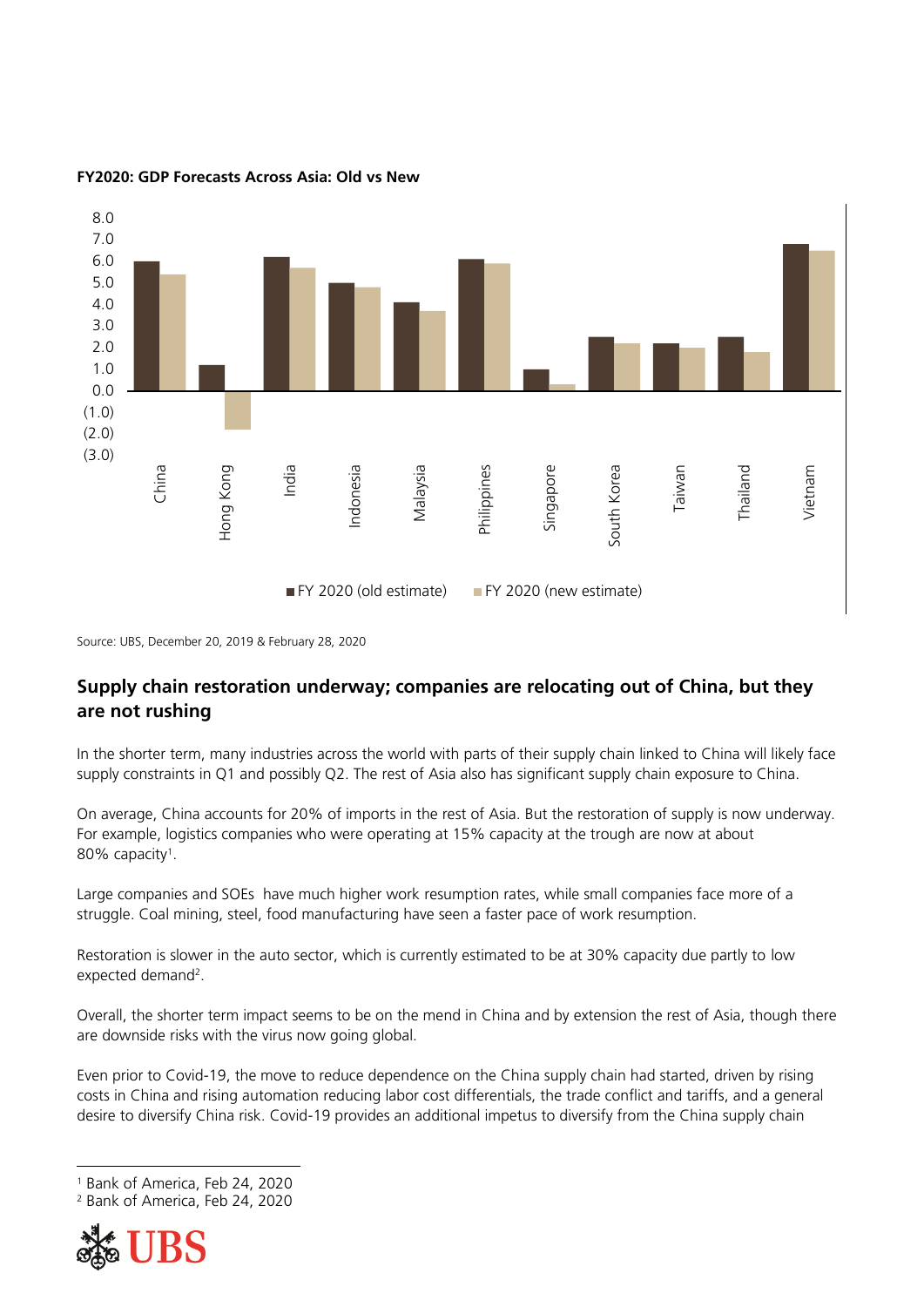This diversification is widespread across industries, but is a slow process.. Many companies are looking at a China plus one strategy, hence China will continue to be an important production base for companies.

Favored destinations are South-East Asia (with Vietnam the top destination), India and reshoring to North America, Korea or Japan.

Restructuring the supply chain is often accompanied by automation, benefitting factory automation companies. Selected companies in South-East Asia and India should also benefit, but the impact is more diffuse.

## **Our views across sectors**

| Consumer: expect a<br>slowdown, but the<br>extent of the impact<br>will vary                                     | China's consumer sector will see a near-term growth slowdown, but the extent of the<br>impact and the time of recovery will vary by each consumer sub-segment.<br>Enforced closures mean sub-sectors like restaurants, sportswear and spirits & beer are<br>most exposed to the slowdown. For example, Yum China <sup>1</sup> announced that it had<br>closed 30% of its restaurants in China <sup>1</sup> and other chains like Xiabu Xiabu and<br>Haidilao have also announced temporary closures.<br>Additionally, China's auto sector will likely see a significant drop in sales and<br>production in the near-term: we're currently seeing 30%-50% utilization across the<br>supply chain, and only 20%-30% of dealerships open in mainland <sup>2</sup> . |
|------------------------------------------------------------------------------------------------------------------|------------------------------------------------------------------------------------------------------------------------------------------------------------------------------------------------------------------------------------------------------------------------------------------------------------------------------------------------------------------------------------------------------------------------------------------------------------------------------------------------------------------------------------------------------------------------------------------------------------------------------------------------------------------------------------------------------------------------------------------------------------------|
|                                                                                                                  | It is highly likely that China's government will apply support policies, potentially in the<br>form of cuts to purchase taxes, continued subsidies for electric vehicles, and increased<br>license quotas.                                                                                                                                                                                                                                                                                                                                                                                                                                                                                                                                                       |
|                                                                                                                  | Aside from hoarding of essential items, supermarkets and consumer staple sectors<br>aren't likely to see meaningful long-term impact. Retailers with O2O (offline/online to<br>online/offline) support will be less impacted than pure<br>offline players.                                                                                                                                                                                                                                                                                                                                                                                                                                                                                                       |
| Consumer: potential<br>winners are online<br>education, large<br>restaurant chains and<br>sports apparel sectors | Online after-school tutoring companies are seeing a surge in demand amid closures of<br>offline classes, and we see this as an opportunity for leading online companies in the<br>sector to take market share.                                                                                                                                                                                                                                                                                                                                                                                                                                                                                                                                                   |
|                                                                                                                  | Leaders in the restaurant sector may benefit if, as we expect, smaller players are<br>forced out of the market. Larger players can exploit the situation by securing good<br>locations with favorable rental terms.                                                                                                                                                                                                                                                                                                                                                                                                                                                                                                                                              |
|                                                                                                                  | Organized and established players may also benefit in the long term if consumers put<br>more emphasis on hygiene and health considerations when selecting restaurants. For<br>the same reason, the food manufacturing sector may also see consolidation.                                                                                                                                                                                                                                                                                                                                                                                                                                                                                                         |
|                                                                                                                  | We expect more emphasis within China on sport and exercise since coronavirus has<br>hit those already in poor health especially hard. Given high entry barriers, China's<br>leading sports apparel companies, including Nike, Adidas, Li Ning and Anta, may see<br>stronger sales coming from a heightened focus on staying healthy.                                                                                                                                                                                                                                                                                                                                                                                                                             |
|                                                                                                                  |                                                                                                                                                                                                                                                                                                                                                                                                                                                                                                                                                                                                                                                                                                                                                                  |

<sup>1</sup> Marketwatch, Feb 5, 2020 <sup>2</sup> Goldman Sachs, Feb 12, 2020



 $\ddot{\phantom{a}}$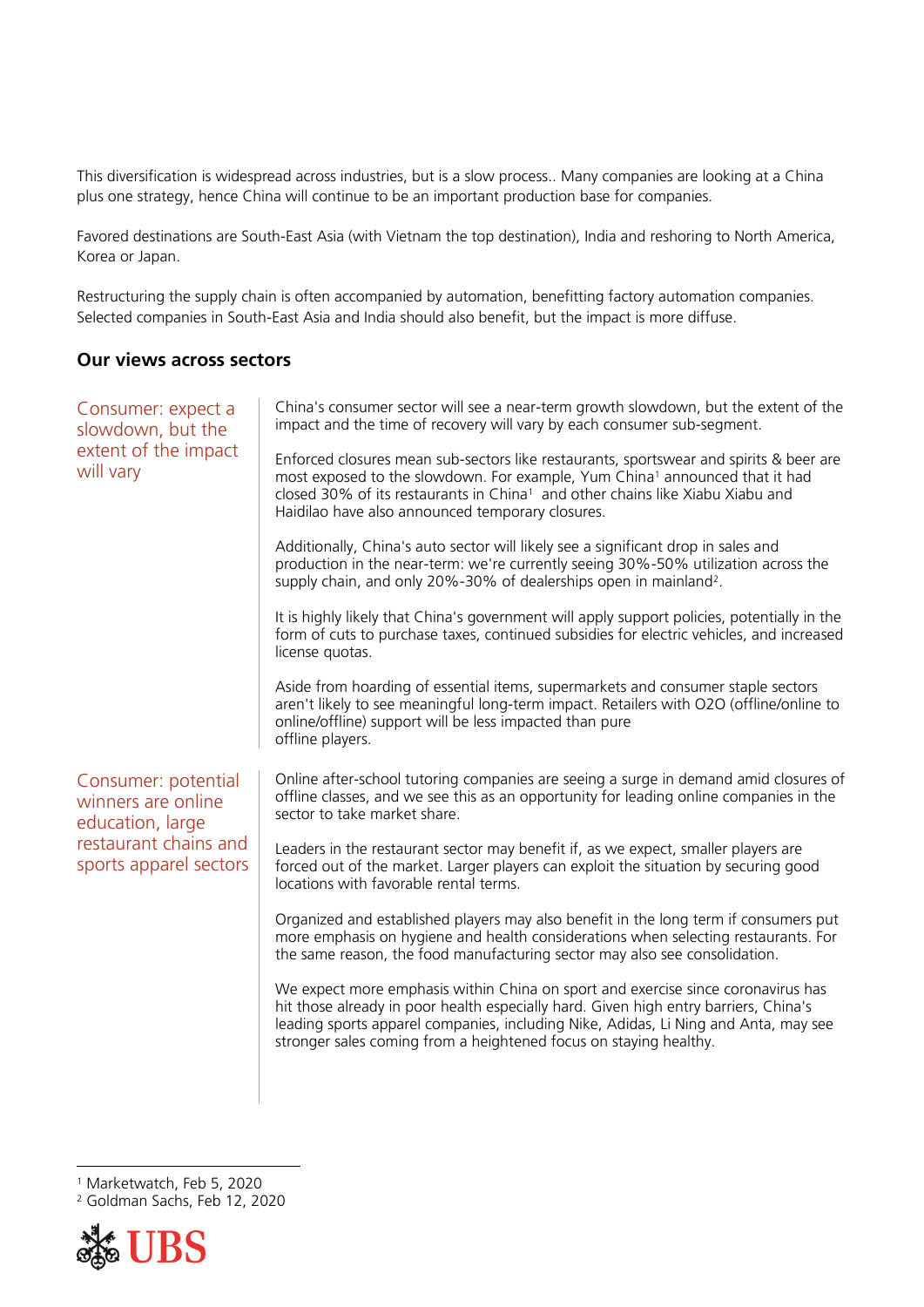| Internet: increased<br>demand for virtual<br>economy services                                                   | Online travel and on-demand food delivery have been adversely affected by travel &<br>work restrictions in China as well as a shift toward home-dining and self-cooking<br>amid restaurant closures and hygiene concerns. The impact on e-commerce and<br>online advertising in China has been relatively neutral.                                                                                                                                                                                                |
|-----------------------------------------------------------------------------------------------------------------|-------------------------------------------------------------------------------------------------------------------------------------------------------------------------------------------------------------------------------------------------------------------------------------------------------------------------------------------------------------------------------------------------------------------------------------------------------------------------------------------------------------------|
|                                                                                                                 | For e-commerce, reduced sales of apparel and home appliances have been balanced<br>by increased sales of health products and groceries. For online advertisers, ad<br>spending from online games and education companies has been strong, but other<br>advertisers have canceled their marketing budgets.                                                                                                                                                                                                         |
|                                                                                                                 | Virtual economy subsectors have benefited the most. Take online gaming for<br>example, user traffic grew between 30% and 50% <sup>1</sup> during the Chinese New Year<br>period. Social video providers like iQiyi, Bilibili, TikTok, and Kuaishou have seen<br>increases in daily time spent, and online diagnosis services like Alihealth, Alibaba's<br>online healthcare platform, and DXY (Ding xiang yuan), an online healthcare<br>community site, have seen significant increases in demand.               |
|                                                                                                                 | Finally, software-as-a-service (SAAS) companies have seen a notable shift in demand.<br>The most downloaded apps in Apple's China iOS store include work communication<br>apps like DingTalk (owned by Alibaba), Zoom, and Enterprise Weixin (owned by<br>Tencent).                                                                                                                                                                                                                                               |
|                                                                                                                 | Dingtalk has seen daily average users exceed 100 million, with total registered users<br>growing to 300 million. Crucially, Dingtalk has penetrated government, educational<br>and medical institutions, which could mean strong potential for further monetization.                                                                                                                                                                                                                                              |
| Healthcare: expect<br>big changes in<br>China's health<br>system; four key<br>categories will<br>likely benefit | In the short-term, patients are avoiding hospital visits which may adversely impact<br>sales of treatments or drugs that have to be administered in hospitals.                                                                                                                                                                                                                                                                                                                                                    |
|                                                                                                                 | At the industry level, the surge in cases highlighted vulnerabilities within China's<br>primary healthcare institutions. As a remedy, we expect a concerted effort by the<br>government to improve health services, which will likely boost demand for companies<br>operating in the following areas:                                                                                                                                                                                                             |
|                                                                                                                 | Testing equipment: such as polymerase chain reaction (PCR) testing and<br>$\bullet$<br>computerized tomography (CT) tools for lung imaging. China's National Medical<br>Products Administration (NPMA) approved seven rapid-testing kits in late-<br>January <sup>2</sup> .                                                                                                                                                                                                                                       |
|                                                                                                                 | Diagnosis: hospitals using a multi-department team (MDT) model that relied on<br>٠<br>cooperation between different departments were able to reduce the severity rate<br>of the coronavirus cases in mainland China. We believe this would likely become<br>a trend or working practice, which could boost investment in technologies that<br>promote cooperation across regions <sup>3</sup> .                                                                                                                   |
|                                                                                                                 | Treatment: including development of anti-viral drugs, improvement of blood<br>plasma self-sufficiency, and establishment of critical care medicine and intensive<br>care units (ICU). Demand is high for devices and materials to enhance basic ICU<br>infrastructure, like defibrillators, ECGs, blood purifiers, and biochemistry<br>analyzers. Most of these devices are imported and we believe that domestic<br>players will strengthen product innovation and design capabilities to meet higher<br>demand. |

Preventative solutions: such as high-quality vaccines.

<sup>2</sup> CFDA, Jan 31, 2020

<sup>&</sup>lt;sup>3</sup> UBS Asset Management, Mar 1, 2020



 $\overline{a}$ <sup>1</sup> CNG, Feb 17, 2020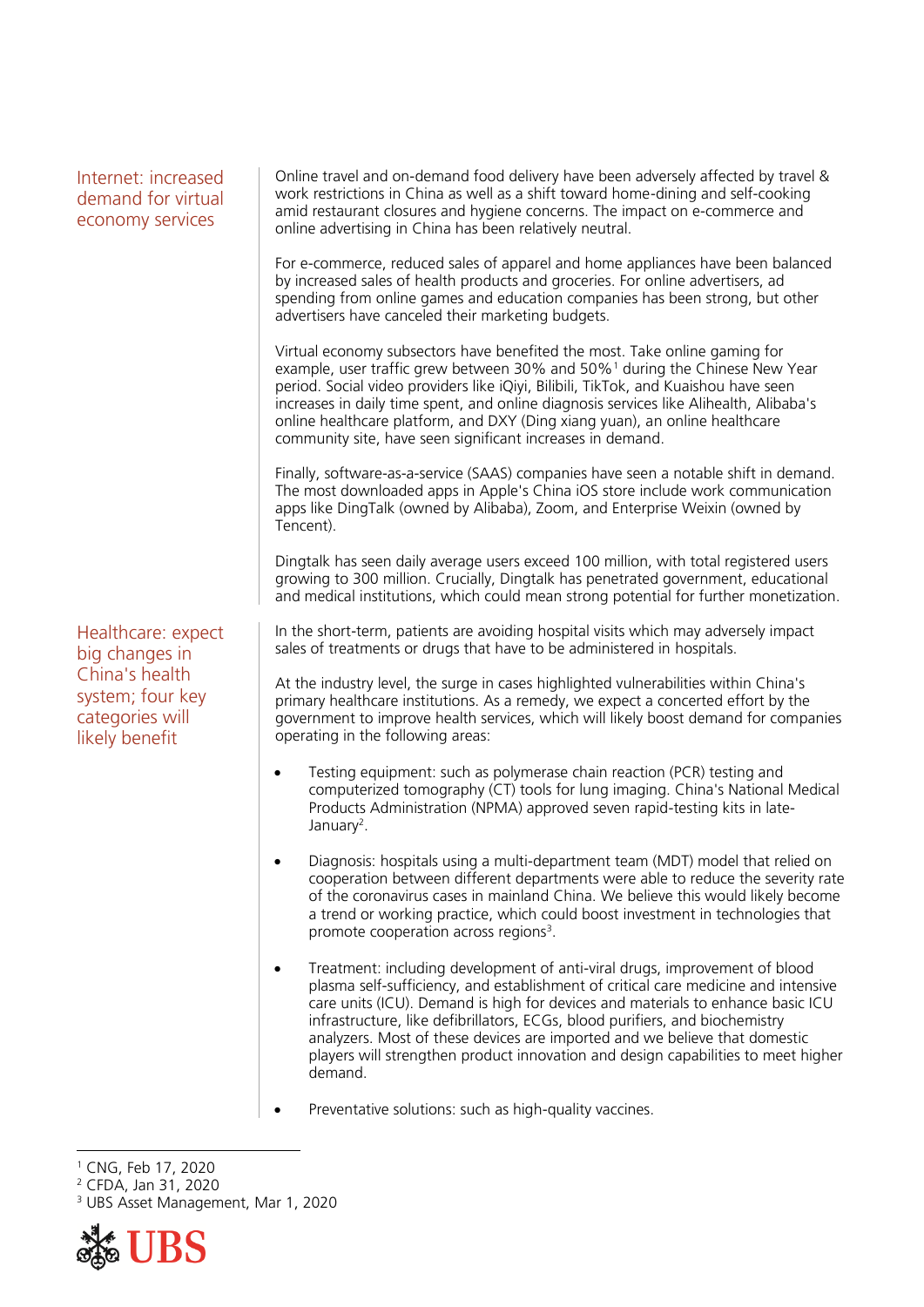| Financials: slower<br>environment in<br>1H20, digital<br>offerings will be key<br>differentiator      | The biggest short-term impact from coronavirus will be on business segments driven<br>by face-to-face interaction, like insurance and wealth management. This is especially<br>so in China and the most affected parts of certain Asian cities.                                                                                                                                                                                                                                                                                                                                                                                                                                               |
|-------------------------------------------------------------------------------------------------------|-----------------------------------------------------------------------------------------------------------------------------------------------------------------------------------------------------------------------------------------------------------------------------------------------------------------------------------------------------------------------------------------------------------------------------------------------------------------------------------------------------------------------------------------------------------------------------------------------------------------------------------------------------------------------------------------------|
|                                                                                                       | In China, movement restrictions and the shut down of commercial activities have hurt<br>loan demand. Asset quality pressure is growing amid weaker cashflow, but this is<br>being offset to some degree by government efforts to boost liquidity and bank steps<br>to relax payment terms.                                                                                                                                                                                                                                                                                                                                                                                                    |
|                                                                                                       | In the rest of Asia, so far the impact of coronavirus has been minimal because official<br>responses have been less draconian and the disease has spread more slowly<br>compared to China. However, the virus is gradually affecting economic activity<br>through reduced tourism, social gatherings and delayed supply chains.<br>We expect government support measures, including liquidity support for small-and-<br>medium enterprises, cash handouts, and relaxed recognition of non-performing loans<br>to ensure lending lines continue. A slower business environment is expected in 1H20,<br>but most companies predict a fast rebound in 2H20 if the spread of the<br>virus abates. |
|                                                                                                       | The virus outbreak will accelerate the push into digital banking, as well as increase<br>scrutiny on banks' digital capabilities. Those having done the best job are in line to<br>benefit.                                                                                                                                                                                                                                                                                                                                                                                                                                                                                                   |
| Online lending                                                                                        | In China's online lending industry, loan volumes are down significantly y-o-y, partly<br>due to lower demand but also due to lenders' tighter policies, which have lowered<br>approval rates and favored only existing borrowers <sup>1</sup> .                                                                                                                                                                                                                                                                                                                                                                                                                                               |
|                                                                                                       | Management are seeing asset quality pressure and higher delinquencies are likely.<br>Currently, loan collection teams have returned to 80% of the normal capacity <sup>2</sup> .                                                                                                                                                                                                                                                                                                                                                                                                                                                                                                              |
|                                                                                                       | Banks and financial institutions are hungry for high-quality assets as they are required<br>to provide more lending but there is a lack of high-quality borrowers in the market.<br>The large online lending platforms, acting as the loan facilitator, may be a potential<br>source of assets for them.                                                                                                                                                                                                                                                                                                                                                                                      |
| Semiconductors:<br>short-term supply<br>challenges, increased<br>long-term demand<br>for connectivity | End demand will slow in the short-term. On the supply-side, companies will likely<br>have to deal with falling end demand, securing sufficient upstream components;<br>managing the return and safety of workers coming back into the production line for<br>those with manufacturing facilities in China                                                                                                                                                                                                                                                                                                                                                                                     |
|                                                                                                       | Looking longer-term, this current crisis may lead to greater demand for devices that<br>facilitate offsite work and interaction. Such devices require better connectivity,<br>mobility, bandwidth and so on, so greater investment in networks and datacenters is<br>likely.                                                                                                                                                                                                                                                                                                                                                                                                                  |
|                                                                                                       | On the supply side, this crisis may highlight the risk of concentrating production in<br>one country or region and may accelerate the relocation of some manufacturing<br>facilities away from China. Investment in automation may also pick up pace.                                                                                                                                                                                                                                                                                                                                                                                                                                         |

<sup>2</sup> UBS Asset Management, Feb 20, 2020



 $\ddot{\phantom{a}}$ 

<sup>1</sup> UBS Asset Management, Feb 20, 2020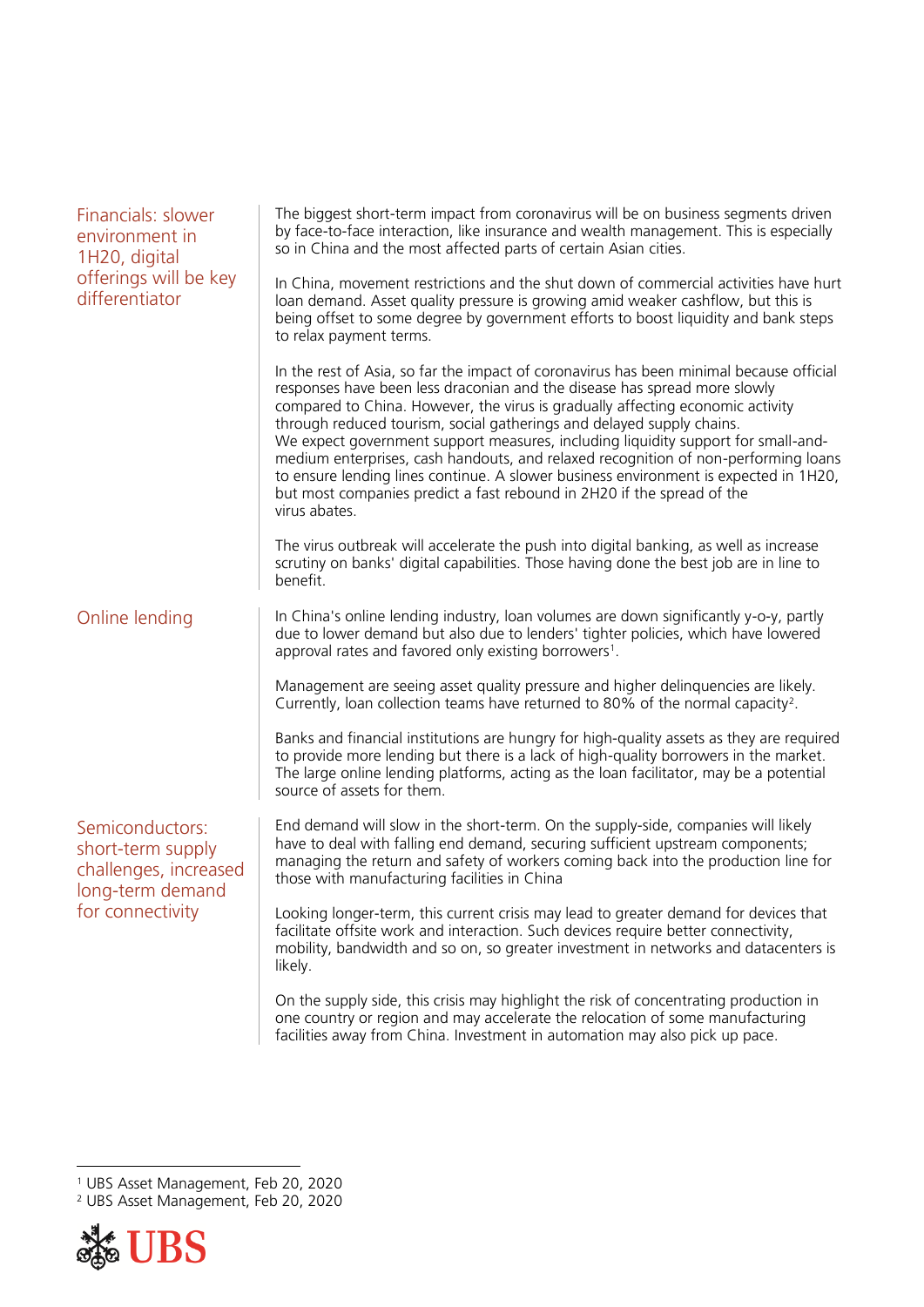| Industrials:<br>automation and<br>surveillance long-<br>term winners; oil<br>industry<br>consolidation afoot | China's government will pressure utility companies to cut prices and power plants<br>(coal-fired and nuclear) and sewage treatment companies will be most impacted. Gas<br>distributors enjoy a degree of pricing power due to their quasi-monopoly status and<br>should be less affected.                                                                                         |
|--------------------------------------------------------------------------------------------------------------|------------------------------------------------------------------------------------------------------------------------------------------------------------------------------------------------------------------------------------------------------------------------------------------------------------------------------------------------------------------------------------|
|                                                                                                              | Within industrials, subsectors exposed to long and complicated supply chains are<br>most exposed such as auto glass providers and construction companies.                                                                                                                                                                                                                          |
|                                                                                                              | However, automation and surveillance companies may be long-term winners.<br>Demand for robotics systems and surveillance, such as in warehouses, has the<br>potential to rise. Additionally, surveillance technology with infra-red thermometers or<br>AI, was widely used to help detect, monitor and track patients and quarantined<br>individuals.                              |
|                                                                                                              | Oil refineries are seeing much slower demand, with some estimates putting the<br>shortfall at 20%-30% of global oil consumption. On the supply side, large state-<br>owned refineries have cut run rates by 10% to 13% while private entities have cut<br>$less1$ .                                                                                                                |
|                                                                                                              | Small, 'tea-pot' refineries have cut run rates by 40%-50%, the lowest level in the past<br>five years. If the current situation continues, industry consolidation may accelerate,<br>which may be positive for private integrated refineries with lower cash cost levels <sup>2</sup> .                                                                                            |
|                                                                                                              | Looking regionally, there's further potential downside for refineries. Mainland China<br>will likely see an inventory build-up, which may mean increased exports in 2Q20 and<br>margin pressure for regional refineries. Furthermore, the recent global spike in cases<br>will probably drive a further decrease in demand, thus forcing run rate cuts for<br>regional refineries. |
| Real estate: sales will<br>slow, industry<br>consolidation to<br>accelerate                                  | Sales and construction in China will take at least a month or two to ramp up.<br>Developers are unlikely to launch projects until late-March and the slow return of<br>migrant workers will weigh on project builds                                                                                                                                                                |
|                                                                                                              | An imminent liquidity crisis is unlikely, but smaller developers will continue to face<br>difficulties - media are reporting 80 bankruptcies for small developers YTD, compared<br>to 400+ in FY 2019 <sup>3</sup> .                                                                                                                                                               |
|                                                                                                              | Weak sentiment and tight financing will likely drive consolidation, with state-owned<br>enterprises and larger developers likely to gain market share.                                                                                                                                                                                                                             |
|                                                                                                              | Retail landlords in general will be more negatively impacted. They need to assist<br>tenants because of lost sales. Moreover, the shift of purchasing behavior from offline<br>to online will quicken, potentially resulting in long term loss of business for<br>retail landlords.                                                                                                |
|                                                                                                              |                                                                                                                                                                                                                                                                                                                                                                                    |

 $\ddot{\phantom{a}}$ <sup>1</sup> Morgan Stanley, Feb 10, 2020

<sup>2</sup> HSBC, Feb 21, 2020

3 Bank of America, Feb, 2020